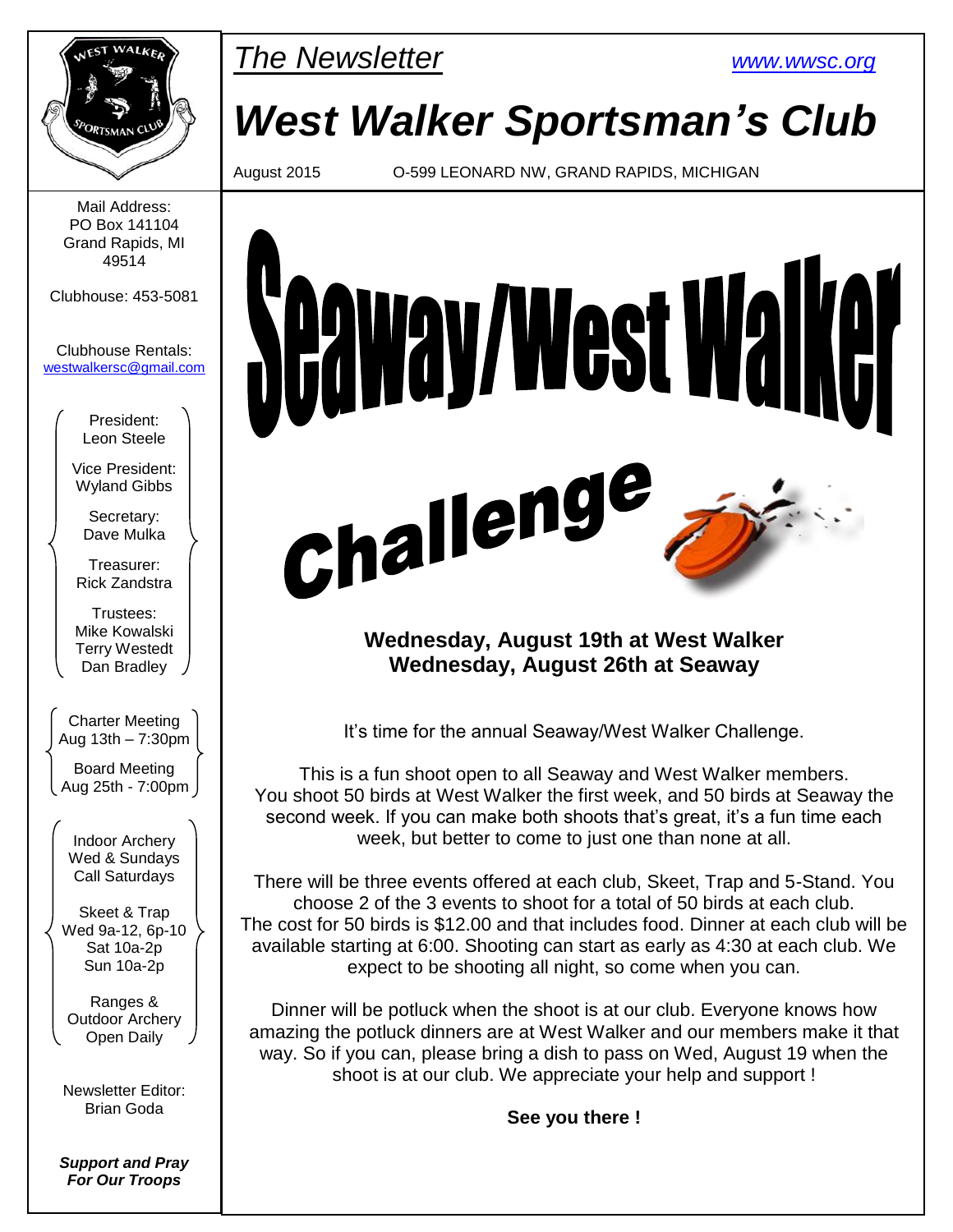# **NRA Youth Skeet & Trap Clinic**

## **Saturday, September 12 at 2pm (sharp) until 5pm**

West Walker is offering an introductory class for youths ages 13-19 to learn the shooting sports of skeet and trap. The class will be taught by Barry Anderson, an NRA master training counselor.

This will include a classroom orientation on safety, gun handling, rules etc, as well as oneon-one hands-on shooting time.

The cost is \$15.00 and we provide everything necessary (shotguns, ammo, ear/eye protection, targets, training manuals). No prior experience is necessary. Everyone attending will receive a certificate of completion.

Parents and/or Grandparents are welcome and encouraged to attend and support your youth shooter.

Class size is limited to 20, and will fill up fast, so don't hesitate if you are interested in this class. Pre-registration is required.



Applications can be obtained by emailing Barry Anderson at [barry45acp@aol.com.](mailto:barry45acp@aol.com)

They are also available in the clubhouse or range office.



## **Charter Appreciation Day**

Charter Appreciation Day is a time we dedicate to our charter members for all the hard work and countless hours they work to make our club a safe and fun place for everyone. We encourage charter members to come and bring their spouse, kids and grandkids for this fun event. There will be plenty of food and fun games for the kids. Please let Leon Steele know how many kids you will be bringing so we can have enough prizes for all of them. The date is Saturday, August 8 at 3:00.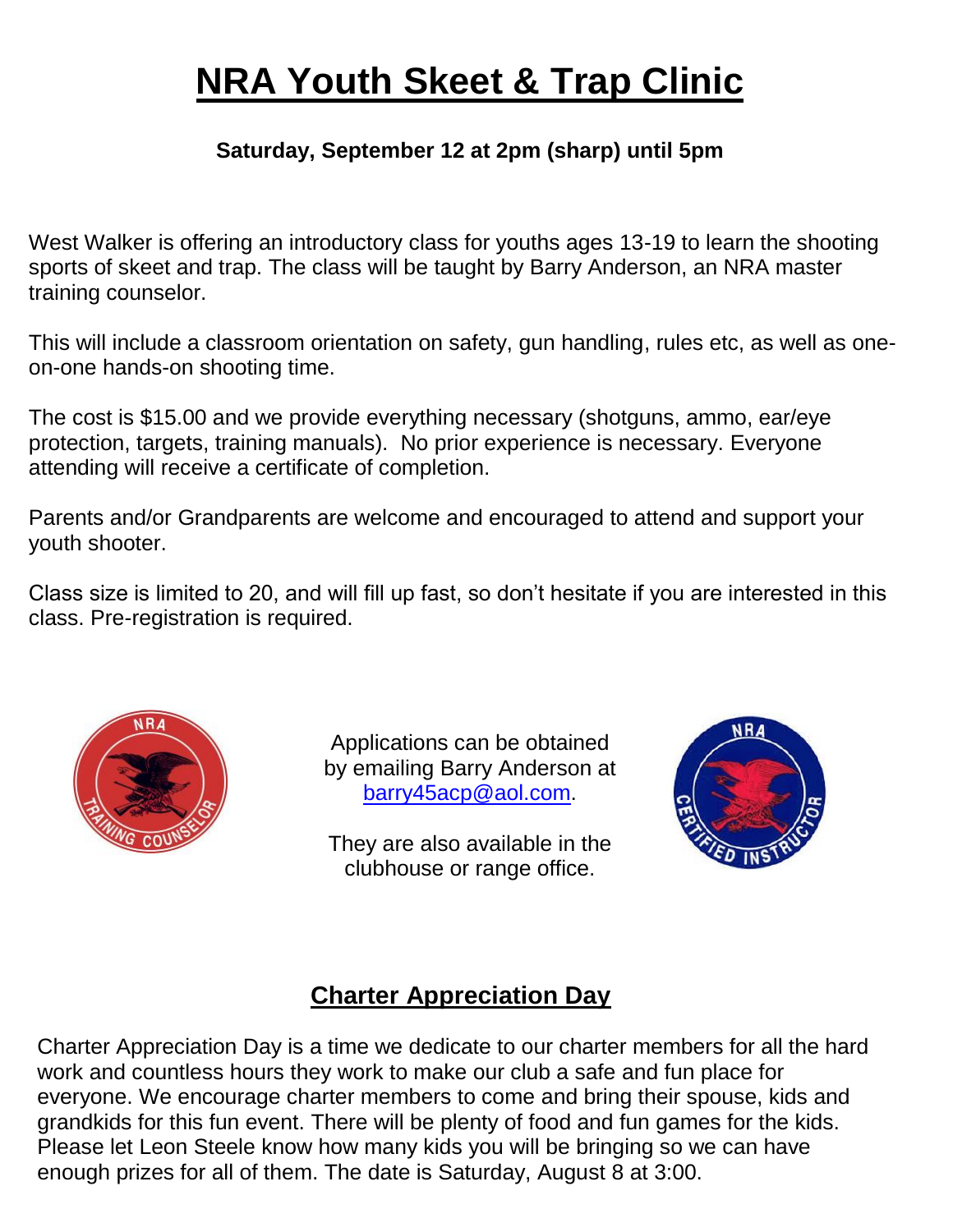## **Gun Safes**

Walk – In Vault Doors Fort Knox – American Security – Graffunder

## **HOOGERHYDE SAFE**

1033 Leonard St NW, Grand Rapids, MI 49504 **Phone: (616) 458-6365** Fax: (616) 485-2554

## **SK FULL DRAW 3-D ARCHERY RANGE**

10751 12th Ave., Grand Rapids, MI 49534 Phone: **(616) 791-7970**

Open 7 Days **Stan Kurek**

Dawn to Dusk WWSC Member

#### **August Range Hours**

**Aug 1 – 15**

Mon – Sat: 9:00am – 8:45pm Sundays: 10:00am – 8:45pm

#### **Aug 16 – 31**

Mon – Sat: 9:00am – 8:00pm Sundays: 10:00am – 8:00pm Link for range hours: [http://www.wwsc.org/range](http://www.wwsc.org/range-hours.shtml)[hours.shtml](http://www.wwsc.org/range-hours.shtml) Link for range rules: http://www.wwsc.org/img/ranges/Ra

ngeRules.pdf

## **2015 MUCC District 5 Skeet & Trap Shoot**

**High Overall** - Bob Jordan – 97

A - West Walker Team Pruitt – 222 **Man** - Dan Hankinson - 48 B - West Walker One – 211 **Lady** - Char Willyard – 39 C - South Kent Dads – 178 **Sr Man** - Rick Zandstra - 46 Juniors - Rockford Juniors – 193 **Super Sr Man** - Charlie Pruitt – 50

A - West Walker Hills Brothers – 225 **Man** - Javon Brown - 47 B - Flat River Rats – 213 **Lady** - Char Willyard – 39 C - South Kent Coach & Kids – 198 **Sr Man** - Terry Eicholtz - 49 Juniors - Rockford Juniors – 182 **Super Sr Man** - Leon Steele – 47

### **High Team Skeet High Individual Skeet**

**Junior** - Adam Parker – 46

# **High Team Trap High Individual Trap Junior** - Adam Parker - 43

Range Monitors are in charge at the rifle/pistol ranges, they have full authority to dismiss any member, including Charter members, who do not obey WWSC safety rules.

| 2015 Big Gun Raffle |                                              |                         |  |  |  |  |
|---------------------|----------------------------------------------|-------------------------|--|--|--|--|
| Jan 27              | Glock G21Gen 4 or G30S in .45 cal            | Rod Cotts #92           |  |  |  |  |
| Feb 24              | Savage B-mag 17WSM                           | <b>Mark Crauss #242</b> |  |  |  |  |
| <b>Mar 31</b>       | Ruger LC9 Model 3200 9mm                     | John Hawkins #102       |  |  |  |  |
| Apr 28              | Ruger 10/22 Distributor Exclusive            | Kelvin Sikkema #266     |  |  |  |  |
| <b>May 26</b>       | <b>S&amp;W M&amp;P Shield, 9mm</b>           | Tom Stoops #185         |  |  |  |  |
| <b>Jun 30</b>       | Marlin 60 (.22lr) AND Savage Rascal (.22lr)  | Dylan Stark #87         |  |  |  |  |
| <b>Jul 28</b>       | S&W Model 642 .38cal                         | Doug Warren #215        |  |  |  |  |
| <b>Aug 25</b>       | Ruger American Centerfire std or youth cal.  |                         |  |  |  |  |
| Sep 29              | Glock 42 .380 Cal Semi-auto                  |                         |  |  |  |  |
| <b>Oct 27</b>       | Savage 11/111 Trophy Hunter XP w/Nikon scope |                         |  |  |  |  |
| <b>Nov 24</b>       | Springfield XD 3", .40Cal w/night sights     |                         |  |  |  |  |
| <b>Dec 29</b>       | Beretta A300 Outlander Camo Max4 12ga.       |                         |  |  |  |  |